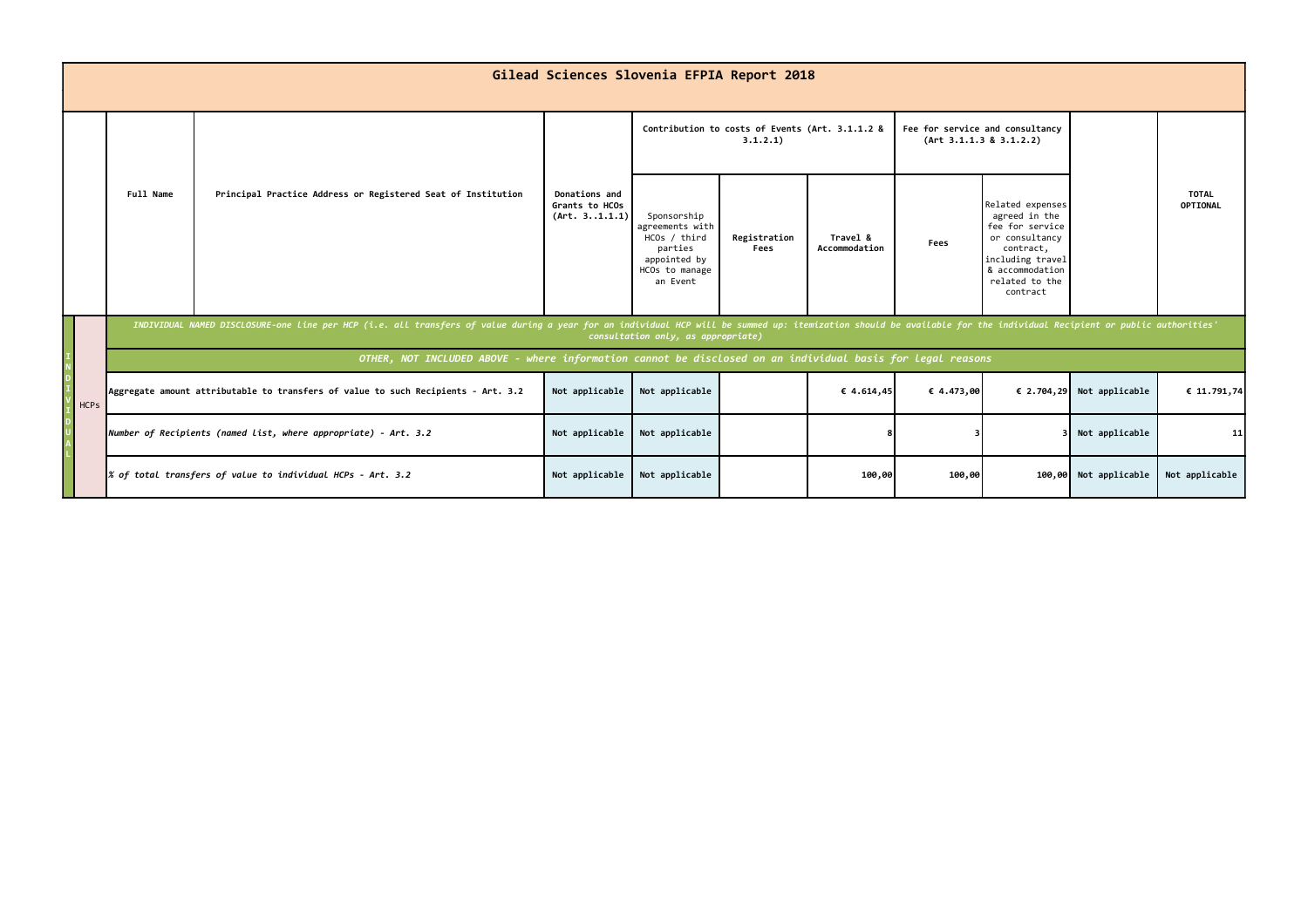|                                                                                                                                                                                                                                                            |                                                            |                                                                                                                              |                                                              | Contribution to costs of Events (Art. 3.1.1.2 &<br>3.1.2.1) |                                                                                                         |                      | Fee for service and consultancy<br>(Art 3.1.1.3 8 3.1.2.2) |      |                                                                                                                                                          |                |                          |
|------------------------------------------------------------------------------------------------------------------------------------------------------------------------------------------------------------------------------------------------------------|------------------------------------------------------------|------------------------------------------------------------------------------------------------------------------------------|--------------------------------------------------------------|-------------------------------------------------------------|---------------------------------------------------------------------------------------------------------|----------------------|------------------------------------------------------------|------|----------------------------------------------------------------------------------------------------------------------------------------------------------|----------------|--------------------------|
|                                                                                                                                                                                                                                                            |                                                            | Full Name                                                                                                                    | Principal Practice Address or Registered Seat of Institution | Donations and<br>Grants to HCOs<br>(Art. 31.1.1)            | Sponsorship<br>agreements with<br>HCOs / third<br>parties<br>appointed by<br>HCOs to manage<br>an Event | Registration<br>Fees | Travel &<br>Accommodation                                  | Fees | Related expenses<br>agreed in the<br>fee for service<br>or consultancy<br>contract,<br>including travel<br>& accommodation<br>related to the<br>contract |                | <b>TOTAL</b><br>OPTIONAL |
| INDIVIDUAL NAMED DISCLOSURE-one line per HCO (i.e. all transfers of value during a year for an individual HCO will be summed up: itemization should be available for the individual Recipient or public authorities'<br>consultation only, as appropriate) |                                                            |                                                                                                                              |                                                              |                                                             |                                                                                                         |                      |                                                            |      |                                                                                                                                                          |                |                          |
|                                                                                                                                                                                                                                                            |                                                            | OTHER, NOT INCLUDED ABOVE - where information cannot be disclosed on an individual basis for legal reasons                   |                                                              |                                                             |                                                                                                         |                      |                                                            |      |                                                                                                                                                          |                |                          |
|                                                                                                                                                                                                                                                            | $\begin{bmatrix} 1 \\ 1 \\ 0 \\ 1 \\ 0 \\ 1 \end{bmatrix}$ | Aggregate amount attributable to transfers of value to such Recipients - Art. 3.2                                            |                                                              |                                                             |                                                                                                         |                      |                                                            |      |                                                                                                                                                          | Not applicable |                          |
| $\begin{array}{c}\n\overline{D} \\ \overline{D} \\ \end{array}$                                                                                                                                                                                            |                                                            | Number of Recipients included in the aggregate disclosure - Art. 3.2                                                         |                                                              |                                                             |                                                                                                         |                      |                                                            |      |                                                                                                                                                          | Not applicable |                          |
|                                                                                                                                                                                                                                                            |                                                            | % of the number of Recipients included in the aggregate disclosure in the total<br>number of Recipients disclosed - Art. 3.2 |                                                              |                                                             |                                                                                                         |                      |                                                            |      |                                                                                                                                                          | Not applicable | Not applicable           |